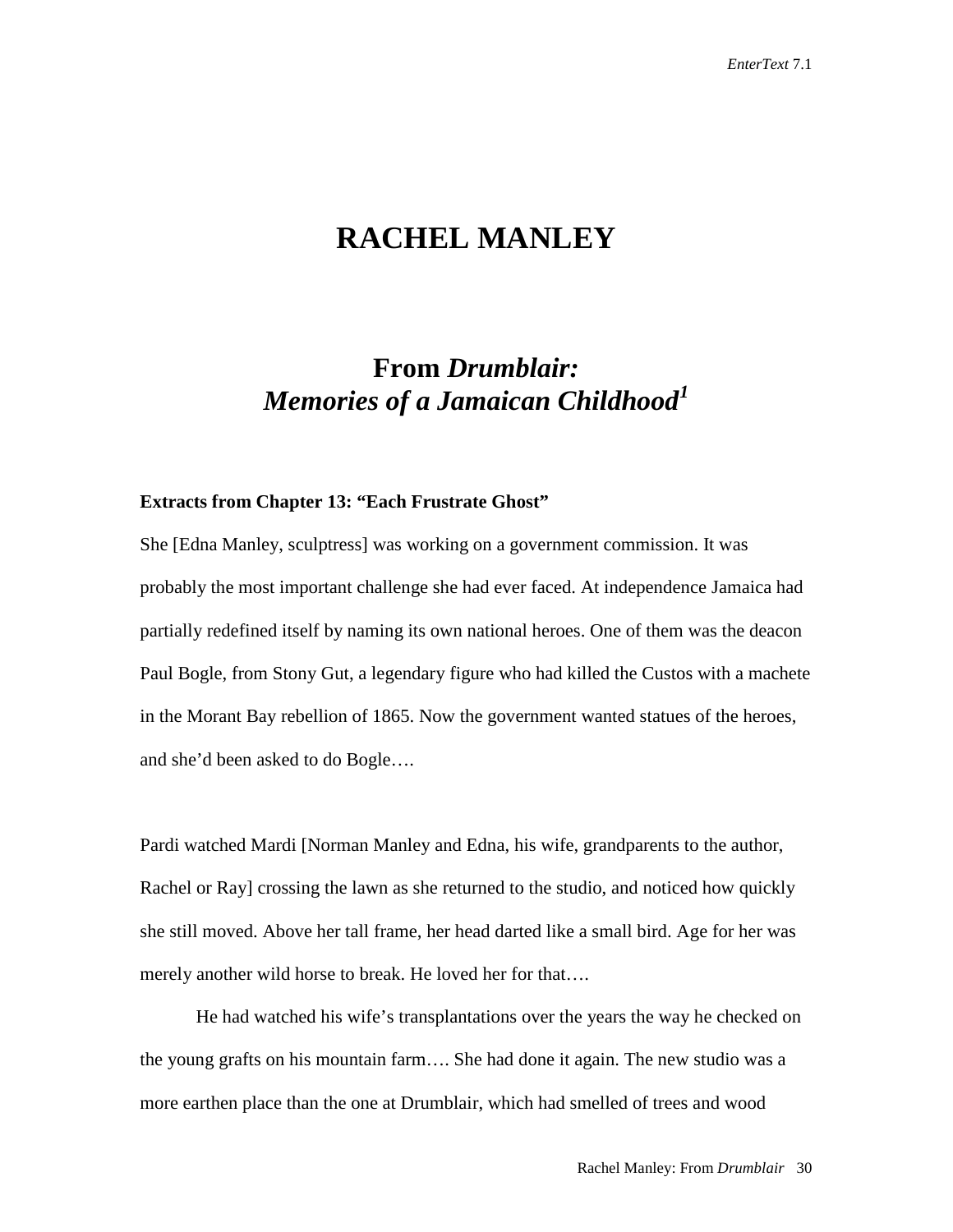shavings. Every niche was sealed with a seam of clay, and its smell, damp and poignant as though from the secret folds of the ground's body, seeped up out of the cement….

Pardi was proud that she was recreating a moment of Jamaican history with the statue of Bogle. He knew this would one day stare down over the passing years from the steps of the Morant Bay courthouse. He was reminded again that the lens of the artist's eye in its considered blink could have more impact on events than all the daily machinations of planning and building. As a politician he found the thought humbling.

Many people disagreed with Bogle being a national hero, but Pardi approved of the choice. Marcus Garvey was obvious; he had spoken about the concerns of the black world, especially in America. George William Gordon, like Paul Bogle, had played a role in the Morant Bay rebellion, a bright, self-educated mulatto who had been able to represent the emancipated Jamaican workers to the officials in desperate times. But it was Bogle who had been the ferocious hand of outrage hitting out from the body of unrest. Although the rebellion had been officially quashed and Bogle executed for his role in the uprising, he had become a symbol of change in the island, for he expressed the will rather than the promise, the deed rather than the word.

Mardi was going to use fibreglass for the cast, a new substance which was said to be lighter and easier to use than plaster of Paris. She planned a monumental figure. It would be a hell of a job, and Pardi was planning to build a second studio for her, nearer the house, with a higher ceiling to accommodate the work.

"You'll have to raise the roof," he had suggested.

"I always do," she had quipped….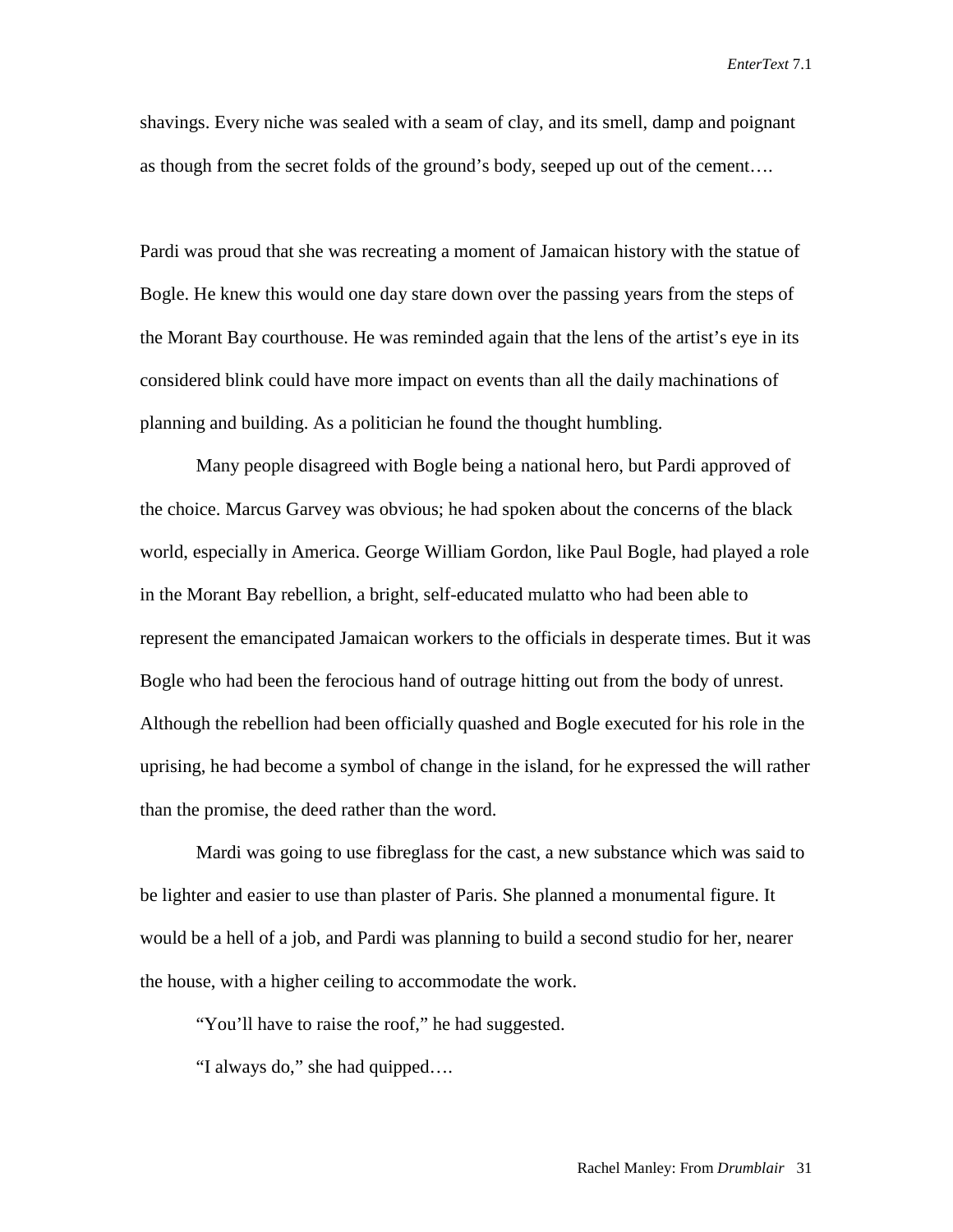When he entered the studio, Pardi stood for a while absorbing the progress of the clay figure before him, while Mardi dampened the rags over the small sink in the corner. She had done a good morning's work. She was always reluctant to leave the peace of her studio. She valued this small wooden haven even though its solitude and defiance were modest statements compared to her studio at Drumblair….

Things seemed to be falling into place. The house, though small, was manageable. Pardi was broke from his years of politics, but their debts had been paid by the sale of Drumblair. He had a much smaller salary from the government now<sup>[2](#page-5-1)</sup>—even augmented by the fees from his legal briefs, it hardly covered the costs of his office and home. It was her steady flow of commissions that helped them pull through. And now this, a chance to do this vast statue of a national hero. She felt she had been validated by Jamaica….

In the centre of the room a muddy grey figure, still just bulk and outline, grew from the modelling stand. Already Pardi could sense the sturdy presence of Bogle. The original maquette Mardi had been working on was up at Nomdmi.<sup>[3](#page-5-2)</sup> It was a figure standing very straight in a great pause both elbows pressed to his sides, with his right forearm lifted to hold a machete flat against his torso, the blade pointing to the ground. That head was slightly inclined; he seemed to be looking down at what he had done.

Even in the rough this figure was different.

"This is new," Pardi said. "Both arms are up."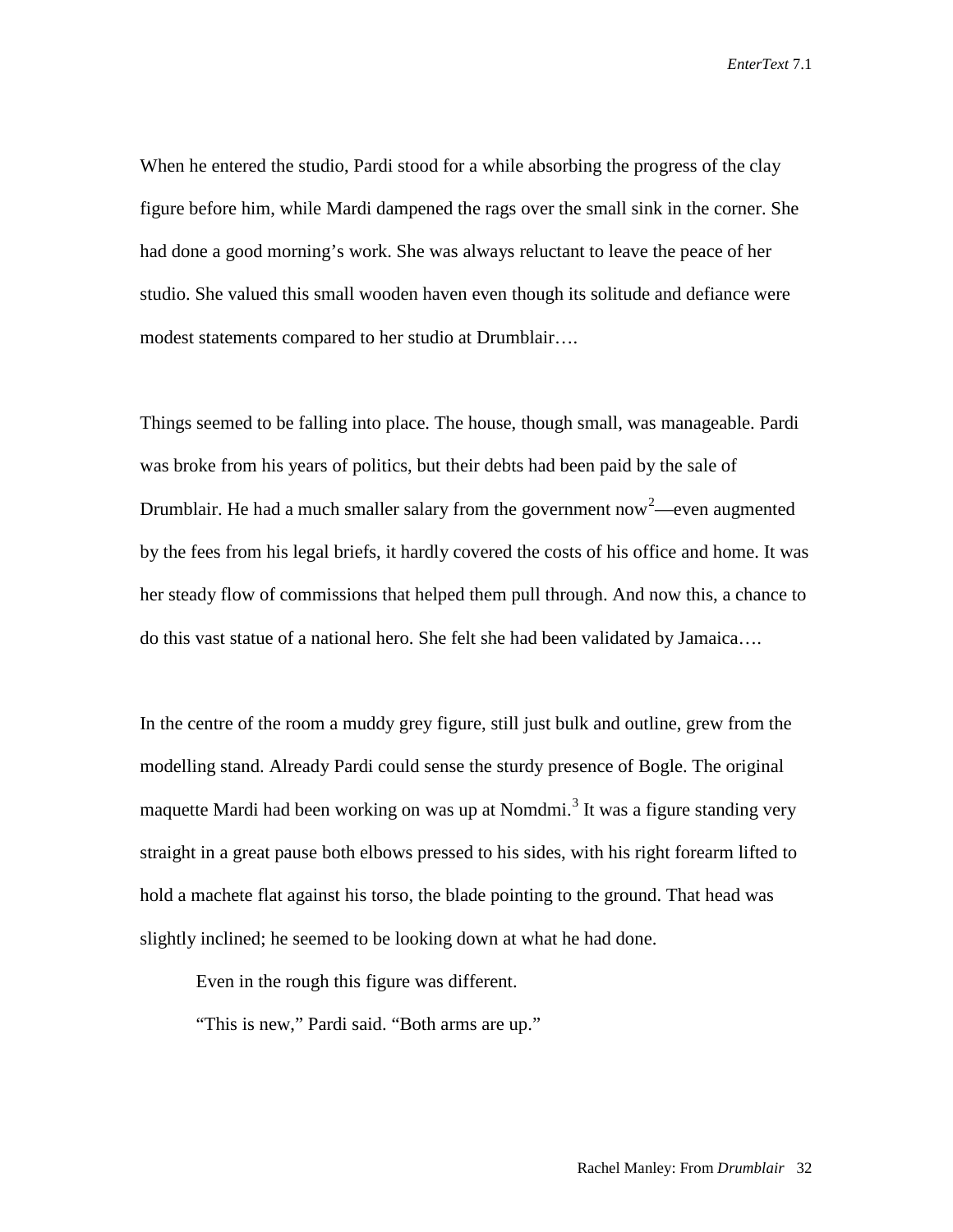This figure was astride, its arms extended like wings at shoulder height and bent at the elbows; the hands met at the centre of the chest and clutched the handle of a machete whose blade pointed towards the ground. She had worked on this only a few hours this morning, modelling clay with her thumbs and wire-tipped tools.

"Well, yes. You see, I felt the other was maybe a bit too"—she seemed to both pull and press the edges of the form, the way one would straighten clothes on the shoulders of a small child—"too tentative, really. You see, when I was down at Stony Gut, where he was born, I met this old woman who knew Bogle's son… she was fascinating. And I came away with one word she used… *bold*… she said Bogle was a *bold* man."

And she turned to look at Pardi as she said "bold," blowing the word out of her small mouth as though setting a bubble adrift.

"I like the symmetry," he said. "It's bold. The figure looks planted."

"He can't be apologetic, can he? He has to be so very sure. It's one of those moments, isn't it?"

"Indeed," he said and got up to circle the model stand. She stepped back, giving him room.

"I see you have almost transformed the machete into a sword—as a symbol of the act. And the way he holds it… it's more deliberate, more like a quest. I like that."

"Bold. That's what I want to capture. I was thinking, there are times when history cries out for a statement. Something irrevocable. Now Gordon, he was more a middleclass voice, wasn't he? I mean, he spoke on behalf of the masses with a national voice. That's what we are still trying to do. Even Garvey… he was a psychological force. His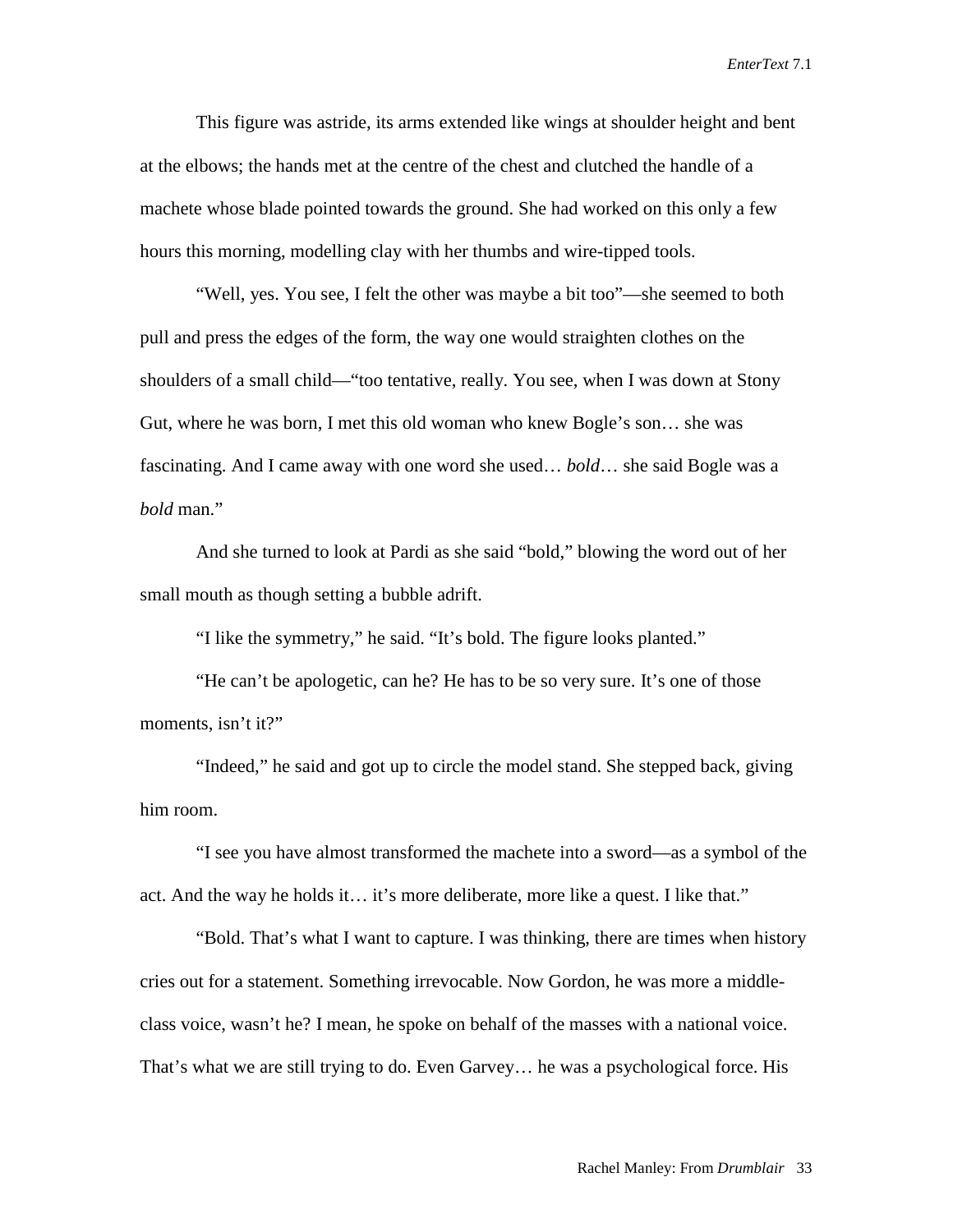was a great stone rolling, calling down other stones. But this… this was just one brave moment, the sudden slamming down of a fist or a foot, saying, *Enough! Stop!* This was not conscious, but it expressed the will of the people. The blood of a dam that burst…."

She stopped and, in the ensuing silence, shrugged as if she was resigned to the certainty of detractors.

"One can say the act is just a bloody murder. I daresay a lot of people will feel that way. People say he's overrated; he was a simple hero. But the world is mostly made of the simplest people. The workers, the uneducated or the poor. And they have the hardest time finding their voice, expressing their feelings, but when they do there are an awful lot of them, and you'd better listen to what they have to say!"

"Deacons are not necessarily simple people," Pardi said.

She looked sympathetically down at the figure and pressed some small bits of clay firmly but fondly onto its head. "He would have known that his life was over… he had done a terrible deed chopping up the Custos. But this was his great sacrifice to fight a terrible system."

"The cross created by the arms aloft and the weapon perpendicular is reminiscent of the crucifixion," Pardi said, sketching a small cross in the air before him.

"Yes. This is his sacrifice. But his head will be upright, looking at the future both his demise and his hope for change. This is what I told Ray… I said, look dear, he is a fighter, not a martyr. In his face you will see confrontation and the sort of bloody determination that is at the heart of human outrage. No other cheek to turn… no happy heaven of resurrection… no fairy tale. This is a man whose moment of truth is today. He has staked everything...."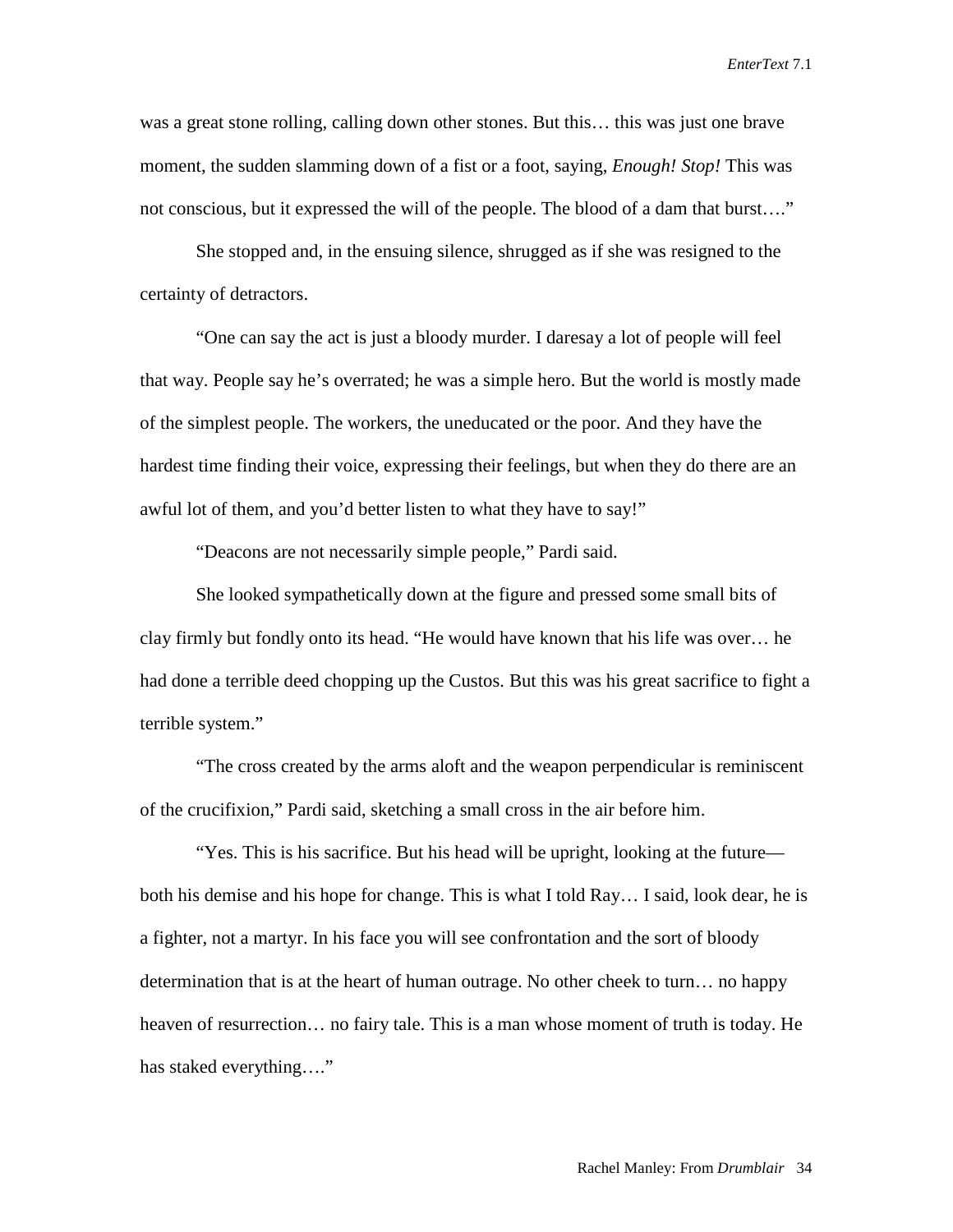<span id="page-5-0"></span>"Yes." Pardi looked at the piece as though he could see the features there already. "You mean 'God's angels in the path to see.' It's no use seeing angels if you're not prepared to wrestle with them."

<span id="page-5-2"></span><span id="page-5-1"></span>"That's it! Not whether he's done the deed or not done the deed. You've put it in a nutshell. He's prepared to wrestle those angels." She was lost in the hills of Stony Gut, fighting her way down treacherous winding paths towards a destiny in front of a country courthouse where the Custos of the parish would be slain.

And Pardi, letting himself be carried by the moment, fell into a half-forgotten recital of Browning:

*And the sin I impute to each frustrate ghost Is*—*the unlit lamp and the ungirt loin,*

*De-dah, de-dah, de-dah, de-de-dah*

*You of the virtue (we issue join)*

*How strive you? De te, fibula!*

"Or something like that," he trailed off.

"Kid, that's 'The Statue and the Bust!'" She was full of their life together, suddenly one with journey and road. "That was little David. And here we have the mighty empire looming over poor Bogle, like Goliath in the figure of the Custos, with all his pomp and ceremony. And the other day I heard that in addition to Browning's wife being a Jamaican, his great-great-grandfather was a shoemaker and tavernkeeper in Port Royal. How it all comes round full circle in this life!..."